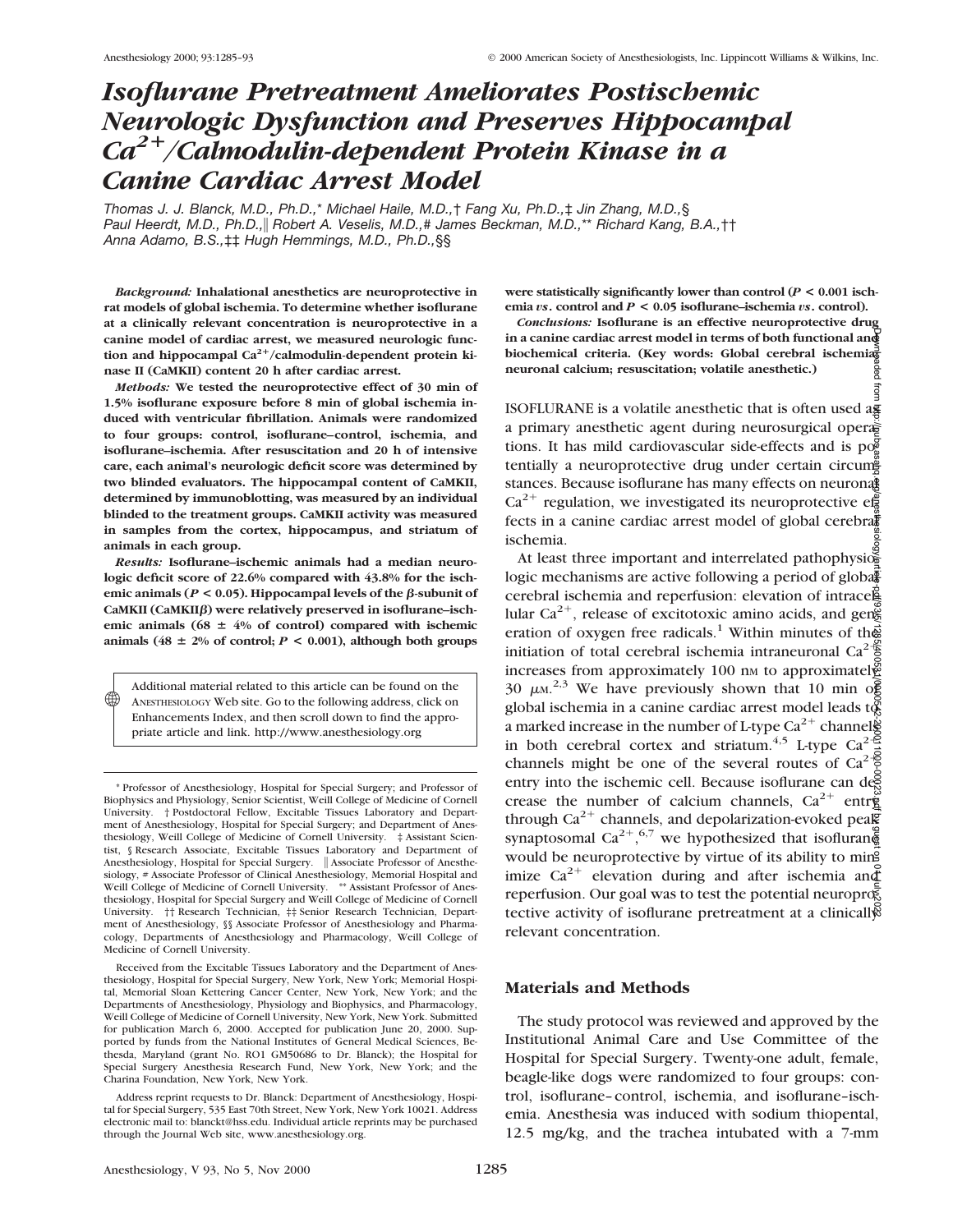(inner diameter) endotracheal tube. The animals were then given  $37.5$  mg/kg of  $\alpha$ -chloralose intravenously and paralyzed with 2 mg of pancuronium. Animals were ventilated at a tidal volume of approximately 18 ml/kg with 25%  $O_2$  and 75%  $N_2O$  to an arterial carbon dioxide tension of 25–35 mmHg with a total gas flow of 3 l. Temperature was maintained between 36.2°C and 37.8°C with a heating blanket and heating lamp. Thirty minutes after induction of anesthesia, an additional 37.5 mg/kg of  $\alpha$ -chloralose was given, and 250 mg of ceftriaxone was given as antibiotic prophylaxis. Left femoral arterial and venous catheters were placed. The arterial catheter was attached to a pressure transducer for continuous blood pressure monitoring. A Swan-Ganz catheter was passed through the femoral vein to the pulmonary artery and attached to a pressure transducer. The experimental treatments consisted of the following:

- Control ( $n = 3$ ): Baseline anesthetic was administered and invasive monitoring placed, followed by a thoracotomy and pericardiotomy, but no ischemia time was induced. Approximately 60 min later, the chest was closed, and the animals were observed for an additional 18–20 h while receiving a maintenance anesthetic of morphine (0.1 mg  $\cdot$  kg<sup>-1</sup>  $\cdot$  h) and pancuronium  $(0.1 \text{ mg} \cdot \text{kg}^{-1} \cdot \text{h}^{-1})$ .
- Isoflurane–control  $(n = 3)$ : This group received the same treatment as control plus 30 min of 1.5% isoflurane after the thoracotomy and pericardiotomy and before maintenance anesthesia for 20 h.
- Ischemia ( $n = 7$ ): This group received the same treatment as control, but after the thoracotomy and pericardiotomy, there was a 30-min stabilization period followed by 8 min of apnea and ventricular fibrillation induced electrically by directly stimulating the left atrium (25 Hz at 25 V). After the 8 min of apnea and fibrillation, ventilation was resumed with  $100\%$  O<sub>2</sub> at a rate of 28/min, and manual open-chest cardiac massage was begun at a rate of 60/min and maintained for  $3$  min. Simultaneously,  $20 \mu g/kg$  of epinephrine and 1 mEq/kg of NaHCO<sub>3</sub> was administered. Internal cardiac defibrillation was performed at 35 J. On return of sinus rhythm, an epinephrine infusion was initiated, titrating the systolic arterial blood pressure to 100 mmHg.
- Isoflurane–ischemia ( $n = 8$ ): This group was treated identically to the ischemic group except before fibrillation, the animals were given 1.5% isoflurane for 30 min. Isoflurane was terminated at the time fibrillation was induced.

After stabilization of vital signs, a chest tube was inserted, the chest was closed in four layers, the chest cavity was evacuated, and the chest tube was connected to a Heimlich chest valve. Animals were turned from side to side every 3 h during the 20-h maintenance period to reduce lung atelectasis. Cardiovascular parameters and arterial blood gases were measured throughout the ex-

periment. The morphine–pancuronium drip was turned off 2 h before the awakening time. Before awakening, neuromuscular blockade was reversed with neostigmine and glycopyrrolate, morphine was reversed with 0.6 mg/kg of naloxone, and the animals were extubated. The animals were examined using a 410-point neurologic deficit scoring (NDS) system to evaluate postischemic neurologic injury in the dog (0%, normal; 100% brain dead).<sup>8,9</sup> The examination involves evaluation of the level of consciousness, respiratory pattern, cranial nerve and motor function, and behavior. The scores, determined by two individuals blinded to the treatment groups, were averaged. After neurologic evaluation, the animals were anesthetized with 200 mg of sodium thiopental, 30 mg of morphine, and 2 mg of pancuronium, and the brains and hearts were rapidly excised. Each brain was placed on ice, the two hemispheres were separated, and the hippocampus, cortex, and striatum were identified and separated.

## *Animal Care*

The animals were anesthetized with N<sub>2</sub>O,  $\alpha$ -chloralose $\frac{2}{9}$ and morphine sulfate during the prearrest period. After arrest, the animals were maintained with a morphing  $(0.1 \text{ mg} \cdot \text{kg}^{-1} \cdot \text{h}^{-1})$  and pancuronium  $(0.1 \text{ mg} \cdot \text{kg}^{-1} \cdot \text{h}^{-1})$ )<br>) drip and given bolus injections of morphine sulfate if heart rate exceeded 180/min or mean arterial bloods pressure (MAP) was greater than 140 mmHg. The admin istration of pancuronium was stopped 2 h before reverse sal and awakening. To ensure that the animals were not awake and were paralyzed, several precautions were taken. Downloaded from http://pubs.asahq.org/anesthesiology/article-pdf/93/5/1285/400531/0000542-200011000-00023.pdf by guest on 01 July 2022

- The model is essentially identical to that of Rosenthally and Fiskum, who used a similar morphine regimen  $t\ddot{\varphi}$ achieve "anesthesia." However, they allowed paralysis to wear off and the animals to ventilate spontaneously during the latter hours of the 20-h observational  $pe^{\omega}$ riod. In the development of their model, nonischemicsham-operated animals who were not paralyzed bug were "anesthetized" as described in Methods did not demonstrate "escape" behavior (R. Rosenthal, personal communication, February 1996).
- In our own preliminary studies, control, isoflurane-con trol, and ischemic animals were monitored continuously during the postarrest period using an A-1000 electroencephalographic device (Aspect Medical Systems, Inc., Newton, MA). Based on specific criteria enumerated in the appendix (see Web Enhancement), the control animals were determined to be at least deeply analgesic and, based on the degree of electroencephalographic suppression, were most likely surgically anesthetized.
- Because the animals in the two control groups were neurologically undamaged and presumably would require more anesthetic, bolus injections of morphine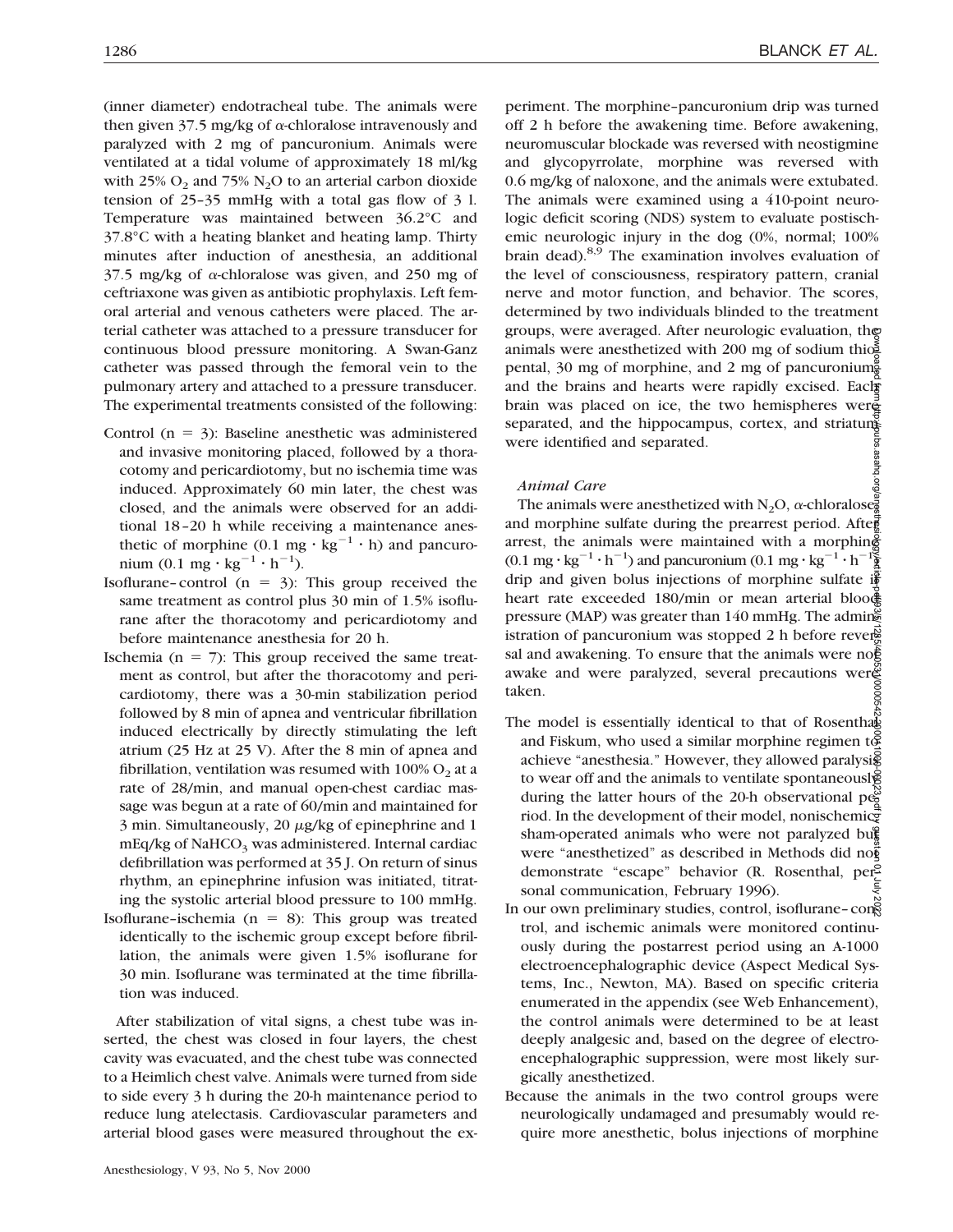sulfate were given for defined criteria, although this potentially could have confounded the results. The control group was given an average total of 259  $\pm$ 50 mg of morphine, the isoflurane–control group was given 138  $\pm$  7 mg, the isoflurane–ischemic group was given 155  $\pm$  94 mg, and the ischemic group was given  $67 \pm 39$  mg.

#### *Exclusion Criteria*

Animals were excluded from the study if any of the following occurred: (1) temperature dropped to less than 35.5°C at any time or was below 36°C at the time of arrest; (2) MAP was lower than 60 mmHg at any time or was lower than 80 mmHg for 10 continuous min; (3) more than 2.5 L of intravenous fluid was given over the duration of the experiment; (4) estimated blood loss was greater than 400 ml; (5) arterial oxygen tension  $(Pao<sub>2</sub>)$ declined to less than 60 mmHg before arrest; or (6) death occurred before awakening of the animal at 20 h postarrest.

## *Synaptosome Preparation*

Synaptosomes were prepared from the frontal cerebral cortices, the hippocampus, and the striatum using a modification of the method of Dunkley *et al.*<sup>10</sup>

# *Ca2*<sup>1</sup> *Measurements and [3 H]Dihydropyridine Binding*

Purified synaptosomes were loaded with  $5 \mu M$  of the  $Ca^{2+}$ -sensitive fluorophore Fura-2 acetoxymethyl ester (Fura-2/AM, Molecular Probes, Inc., Eugene, OR) in the incubation buffer at 37°C for 40 min. Measurements of intrasynaptosomal  $Ca^{2+}$  concentration ([ $Ca^{2+}$ ]<sub>i</sub>) were carried out at as previously described and are reported as mean  $\pm$  SD.<sup>7</sup> The binding of the dihydropyridine [<sup>3</sup>H]isradipine to synaptosomes was performed at 37°C as previously described to quantitate the number of L-type  $Ca<sup>2+</sup>$  channel binding sites.<sup>6</sup>

#### *CaMKII Western Blot Analysis of Brain Extracts*

One hemisphere of the brain was removed and rapidly chilled in ice-cold 0.32-M sucrose. The hippocampus was dissected and frozen at  $-80^{\circ}$ C until used. Brain tissue was homogenized in 10 volumes (ml/g) of  $1\%$  (w/v) sodium dodecyl sulfate containing  $10 \mu g/ml$  leupeptin. Protein concentrations were determined for each sample by the bicinchoninic acid method $11$  using bovine serum albumin as a standard. Equal amounts of homogenate protein were solubilized in sodium dodecyl sulfate–sample buffer and separated in duplicate by sodium dodecyl sulfate–polyacrylamide gel electrophoresis (10% acrylamide) as described elsewhere.<sup>12</sup> After electrophoresis, the proteins were transferred to  $0.2$ - $\mu$ m nitrocellulose (Schleicher and Schuell, Keene, NH) in 25 mm Tris, 193 mm glycine,  $20\%$  (v/v) methanol (pH  $7.8-8.4$ ) at 100 mV for 1.5 h. Immunoblotting with purified rabbit antibody raised against purified rat brain CaMKII  $(1:1,000)^{13}$  was performed by a modification<sup>14</sup> of the method of Burnette<sup>15</sup> using 2.5% dry milk (Carnation, Glendale, CA) in 10 mm potassium phosphate (pH  $7.4$ ), 150 mM NaCl, 0.05% (v/v) Tween 20, and 0.02% (w/v) Na azide as blocking solution. Immunolabeled proteins were detected using  $^{125}$ I-protein A (0.1  $\mu$ Ci/ml in blocking solution; Amersham, Piscataway, NJ), identified by their relative molecular weights, and quantified by scanning and analysis with a PhosphorImager autoradiography system (Molecular Dynamics, Sunnyvale, CA). Arbitrary intensity units from three independent experiments (expressed as mean  $\pm$  SD) were normalized and analyzed. lloaded from

#### *CaMKII Activity Measurements*

CaMKII activity was measured using the Upstate Biotechnology assay kit (Lake Placid, NY). Ten micrograms of the P2 fraction of synaptosomes isolated from the cortex, striatum, and hippocampus of dog brains from each group were incubated for 10 min at  $30^{\circ}$ C in 20 m morphilinosulfate at pH 7.2 in the presence of 25 m $\frac{3}{8}$  $\beta$ -glycerophosphate, 1 mm sodium orthovanadate, 1.5  $\mu\ddot{\vec{x}}$ calmodulin, and 1 mm CaCl<sub>2</sub>.<sup>10</sup> The phosphorylation of the peptide KKALRRQETVDAL (100  $\mu$ M) by  $\gamma^{32}AT\bar{R}$ (1 mm, 10  $\mu$ C<sub>I</sub>) was assayed by liquid scintillation counting.

#### *Statistics*

Downloaded from http://pubs.asahq.org/anesthesiology/article-pdf/93/5/1285/400531/0000542-200011000-00023.pdf by guest on 01 July 2022Differences among treatment groups with respect to temperature, MAP, and heart rate were determined by analysis of variance, and differences at specific time points were evaluated by  $t$  tests with the Bonferron correction. Linear regression was employed to evaluate the relations between NDS and temperature and beg tween NDS and CaMKII content. The F test was employed to evaluate whether the slope of the regression fits differed from zero. The Mann–Whitney rank sum testes was used to compare NDS among treatment groups. CaMKII content differences among treatment groups were evaluated using one-way analysis of variance with Newman-Keuls multiple comparison test. SIGMA-Stağ (San Rafael, CA) and GraphPad (San Diego, CA) software were used for statistical analysis. 2022

## **Results**

#### *Neurologic Outcome*

The NDS for each animal in each group and the median NDS for each group are shown in figure 1. The control and isoflurane–control groups had essentially normal neurologic function. The ischemic group had a median NDS of 43.8%, indicative of severe neurologic deficit, compared with 22.6% for the isoflurane–ischemic group  $(P < 0.05$ ; Mann–Whitney rank sum test). The NDS for the ischemic group was comparable to the value of

JS/88/10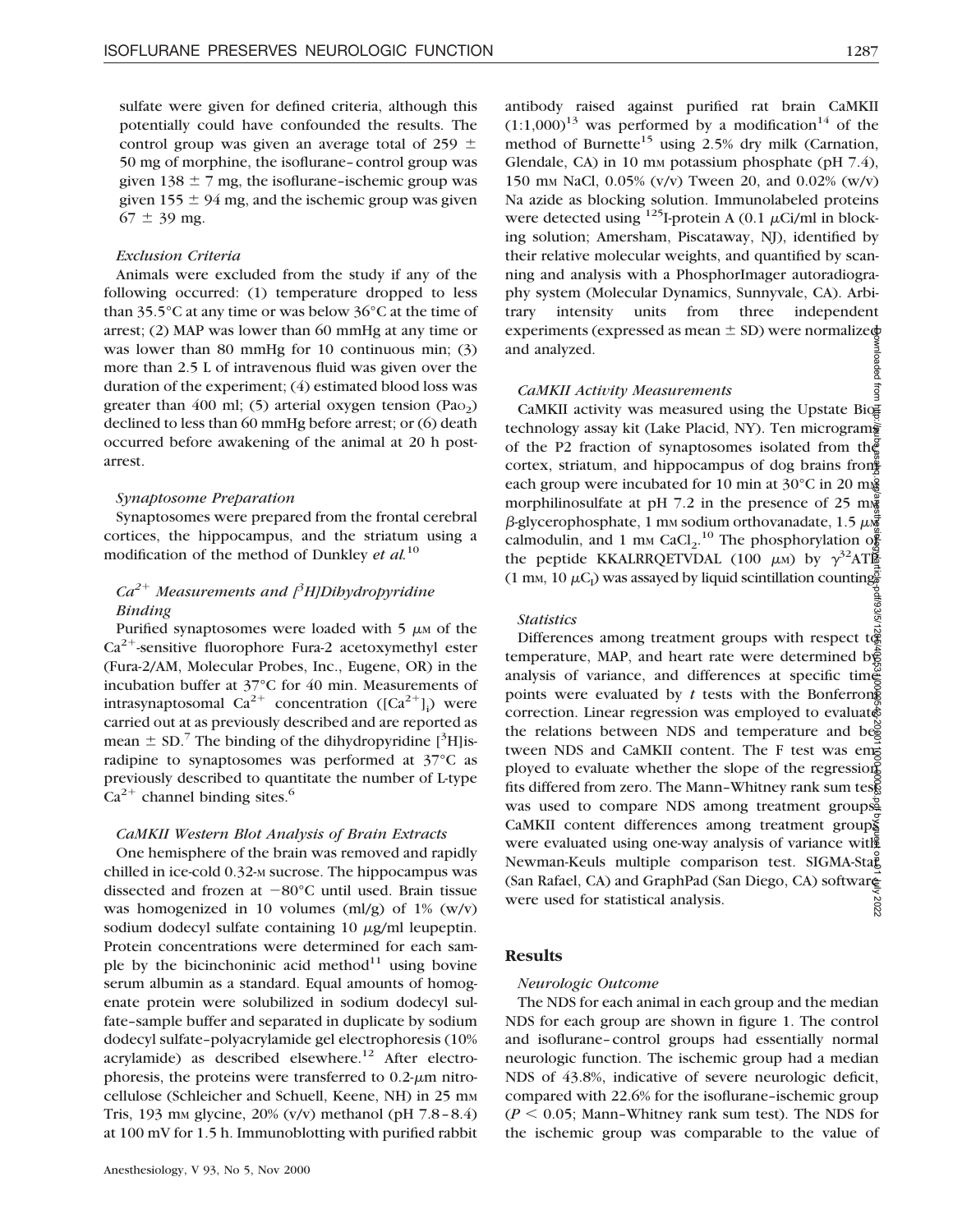

**Fig. 1. The effect of treatment on neurologic deficit score (NDS). The average NDS value for each animal is shown as a function of the treatment group. The median values for the ischemic and isoflurane (Iso)–ischemic (Isch) groups are demonstrated by horizontal bars. The ischemic group is significantly different** from the isoflurane–ischemic group ( $P < 0.05$ ,  $t$  test).

 $48.4 \pm 5.4\%$  reported by Rosenthal *et al.*<sup>8</sup> using a similar canine cardiac arrest model.

#### *Survival*

To complete the study, 12 animals in the ischemic group and 13 animals in the isoflurane–ischemic group were required. Seven animals in the ischemic group and eight animals in the isoflurane–ischemic group completed the study. Three of the five animals in the ischemic group that did not complete the study were excluded because of excessive bleeding and the need for more intravenous fluid than permitted by the exclusion criteria; another died during the neurologic examination, possibly from inadequate neuromuscular blocker and opioid reversal; and another was excluded from the study because the epinephrine requirement for resuscitation and maintenance exceeded that of the exclusion criteria. Two animals in the isoflurane–ischemic group could not be resuscitated; one required an amount of epinephrine that exceeded the exclusion criteria; one developed a fatal arrhythmia; and one became hypotensive following a thiopental and morphine overdose at 13 h and died. Ischemic animals received an average total of 128  $\pm$  84  $\mu$ g of epinephrine during the resuscitation, whereas isoflurane–ischemic animals received  $23 \pm 30 \mu$ g of epinephrine.

#### *Temperature*

The pulmonary artery temperature (mean  $\pm$  SD) at arrest was identical for the ischemic (36.9  $\pm$  0.6) and isoflurane–ischemic (36.9  $\pm$  0.5) groups, and the temperature from the initiation of fibrillation to the end of fibrillation was unchanged. There were no statistically significant temperature differences between the ischemic and isoflurane–ischemic groups in the 18 h after Downloa

resuscitation. However, there was a statistically significant increase in temperature over time in all groups ( $P$  < 0.0001). To examine the possible confounding effect of temperature on NDS, the average temperature from arrest to 6 h later was calculated for each animal in both the ischemic and the isoflurane–ischemic group, and the NDS for each animal was plotted as a function of that temperature (fig. 2). A linear regression of the data resulted in a correlation coefficient of 0.41. The slope was not statistically significantly different from zero, suggesting that, in our study design, the neurologic outcome was not affected by the postarrest elevation in temperature.

## *Mean Arterial Pressure and Heart Rate*

The MAP and heart rate profiles following resuscitation are demonstrated in figure 3. The difference in MAP between the ischemic group and the isoflurane-isch emic group is not statistically significantly different ( $P \geqslant$ 0.05). The average MAP was maintained above 100 mmHg after cardiac arrest in all groups studied. Conversely, hear $\frac{2}{5}$ rate was highest in the ischemic group and different from the average heart rate for the isoflurane-ischemi $\ddot{\tilde{g}}$ group ( $P \le 0.01$ ). Both the ischemic and isoflurane $\frac{2}{9}$ ischemic group heart rates were statistically significantly higher than either control group heart rate over a similartime span. -le-pdf/93/5/

# *Synaptosomal Ca2*<sup>1</sup> *Uptake*

The  $[Ca^{2+}]$ <sub>i</sub> transient measured on depolarization with KCl was similar to that reported by us for normal ra $\frac{2}{5}$ synaptosomes.<sup>7</sup> There is no statistically significant difference in peak  $[Ca^{2+}]$ <sub>i</sub> regardless of treatment group: con $\frac{5}{6}$ trol 299  $\pm$  24.5 nm (n = 12); isoflurane–control 265  $\frac{45}{2}$ 28.0 nm (n = 6); ischemic 268  $\pm$  28.1 nm (n = 15); and



**Fig. 2. The relation of neurologic deficit score (NDS) to the mean PA temperature during the first 6 h of reperfusion. The average pulmonary artery NDS of each animal, regardless of treatment group, is plotted as a function of the mean temperature for the first 6 h of reperfusion for the respective animal. The data were fit by linear regression analysis, yielding a correlation coefficient of 0.41; the slope is not statistically significantly different from zero.**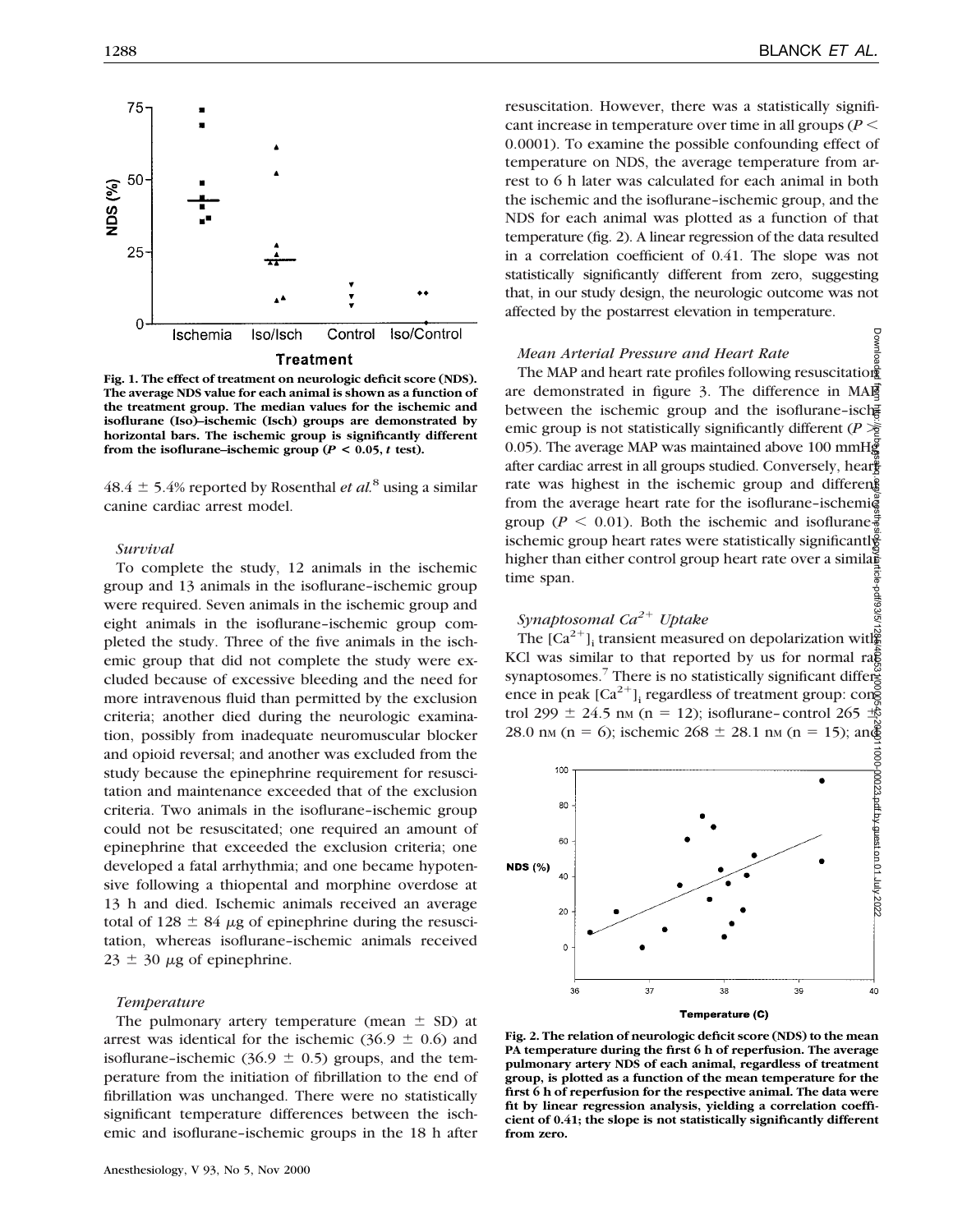

**Fig. 3. (***A***) Mean arterial pressure (MAP) during reperfusion. The** average MAP  $\pm$  SD of each group is plotted as a function of **reperfusion time. MAP for the ischemic group is not statistically significantly different from that of the isoflurane (iso)–ischemic (isch) group,** *P* **> 0.05. (***B***) Heart rate during reperfusion. The average heart rate for all animals in each group is plotted as a function of the reperfusion time. Each data point is the mean** of the value for all animals in the group  $\pm$  SD. The heart rate of **the ischemic group is statistically significantly different from the heart rate of the isoflurane–ischemic group (***P* **< 0.001, one-way analysis of variance and Bonferroni multiple compar-** $\mathbf{i}$ son test). Con = control;  $\mathbf{b}_{\text{p}} = \mathbf{b}_{\text{eats}}/ \text{min}$ .

isoflurane–ischemic 291  $\pm$  17.4 nm (n = 15). Dihydropyridine equilibrium binding studies demonstrated no differences among treatment groups.

#### *CaMKII Western Blot Analysis of Brain Extracts*

Three independent measurements of duplicate samples of homogenate from the hippocampus of each animal were analyzed for amounts of the 50-kDa  $\alpha$ -subunit of CaMKII (CaMKII $\alpha$ ) and the 60-kDa  $\beta$ -subunit of  $CaMKII$  ( $CaMKII\beta$ ). Representative immunoblots from each group are shown in figure 4A. The amount of  $CaMKII\beta$  in the ischemic group was found to be decreased compared with the control and the isoflurane– control groups ( $P \le 0.001$  and  $P \le 0.01$ , respectively)

and compared with the isoflurane–ischemic group ( $P \leq$ 0.05). The content of CaMKII $\beta$  in the isoflurane-ischemic group was also different and was lower than that of either control group ( $P \le 0.01$ ). Mean CaMKII $\beta$  levels were reduced by approximately 52% after ischemia compared with control but by only approximately 32% in isoflurane–ischemic animals compared with controls (fig.  $4B$ ). CaMKII $\alpha$  was statistically significantly reduced in samples from the ischemic group compared with control and isoflurane–control groups, but the difference between the ischemic group and the isoflurane– ischemic group was not significant. This in part relates to the smaller magnitude in the CaMKII $\alpha$  antibody signab combined with the same large variability noted in all measurements of CaMKII in the isoflurane-ischemi group. However, the pattern of response for CaMKII $\bar{\sigma}$ was similar to that of  $CaMKII\beta$ .  $\frac{1}{4}$ 

#### *CaMKII Activity Measurement*

Figure 5 demonstrates the effect of ischemia in the presence and absence of isoflurane on the activity of CaMKII in the cortex, hippocampus, and striatum. The results of the activity measurements agree with that of the immunoblot, indicating decreased CaMKII activity in the brains from ischemic animals, with preservation  $\delta \tilde{\xi}$ activity in those animals that had been pretreated with isoflurane before the ischemic episode. The three areas of the brain examined appeared equally susceptible to  $\ddot{\mathbf{g}}$ injury by ischemia. Statistical analysis was not performed because the data demonstrated the results from only  $\hat{\Phi}$ subset of the animals: three control animals, one isoflurane–control animal, five ischemic animals, and three isoflurane–ischemic animals. Downloaded from http://pubs.asahq.org/anesthesiology/article-pdf/93/5/1285/400531/0000542-200011000-00023.pdf by guest on 01 July 2022

## *CaMKII and NDS*

The relation between NDS and the mean amount of CaMKII $\beta$  in the hippocampal homogenate of each an mal is plotted in figure 6. Linear regression of the dat $\bar{a}$ yields a correlation coefficient of 0.81 ( $r^2 = 0.66$ ). The slope of the line was statistically significantly different from zero ( $P \le 0.001$ ), suggesting a strong inverse relagation tion between the amount of CaMKII $\beta$  and the neurologi $\bar{\epsilon}$ deficit. 2022

## **Discussion**

We found that isoflurane was neuroprotective in a canine model of cardiac arrest in which the animal was exposed to a clinically relevant concentration of isoflurane for 30 min before cardiac arrest. In other models of global and focal ischemia, the full pathologic effects of an ischemic event did not reach completion until day  $3-5$  after the ischemic insult.<sup>16</sup> We limited our study to a 20-h reperfusion period, mainly for practical reasons. The 20-h reperfusion period required continuous cardio-

sqnd//: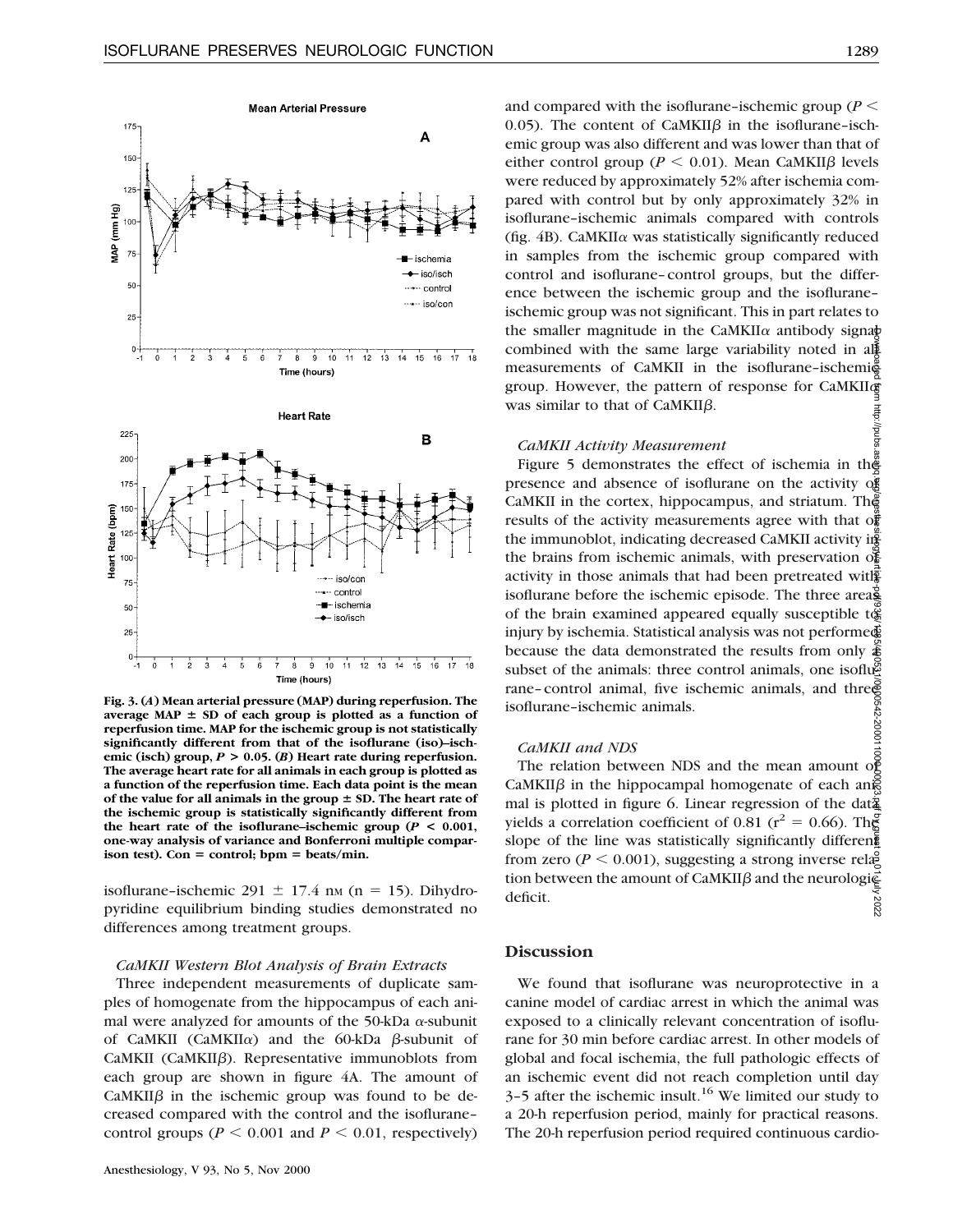

vascular and respiratory monitoring. In fact, survival for the entire 20-h period after the ischemic event was not assured; only seven of 12 ischemic animals and eight of 13 isoflurane–ischemic animals survived to neurologic evaluation. The neurologic damage incurred was sufficiently debilitating, especially in the ischemic group, that survival beyond 20 h would have required intensive care and constant supervision.

The cardiac arrest model we used has been employed by Rosenthal *et al.*, <sup>8</sup> who demonstrated that 10 min of normothermic fibrillatory arrest and 20 h of intensive care results in a severe and reproducible neurologically damaged animal with an NDS comparable to that which



Fig. 5. Ca<sup>2+</sup>/calmodulin-dependent protein kinase II (CaMKII) **activity in three areas of the brain as a function of treatment group. Activity is expressed as the rate (in picomoles/minute) of the phosphorylation of a synthetic peptide. Ten micrograms of the P2 fraction of a synaptosomal preparation was incubated at pH 7.2, 30°C for 10 min. Each bar represents the mean** activity  $\pm$  SEM for three determinations from three control **(ctrl) animals: one isoflurane (Iso)–control animal, five ischemic (Isch) animals, and three isoflurane–ischemic animals.**  $Hippo = hippocampus.$ 



we observed here after 8 min of arrest. Our arrest time was limited to 8 min because in preliminary experies ments, longer arrest times resulted in extremely poor survival. Safar *et al.*,<sup>17</sup> using a closed-chest canine mode of cardiac arrest and resuscitation, demonstrated that 12 min of cardiac arrest and 6 h of intensive care resulted in an NDS of 50% and 55% in two groups of animals. In the group in which blood pressure was elevated and hemodilution and heparinization were employed for the first 6 h after arrest, the NDS improved to 22% by 24  $\rm h^2$ In their other group, without those combined treats Downloaded from http://pubs.asahq.org/anesthesiology/article-pdf/93/5/1285/400531/0000542-200011000-00023.pdf by guest on 01 July 2022



**Fig. 6. Relation of neurologic deficit score to hippocampal**  $\beta$ -subunit of Ca<sup>2+</sup>/calmodulin-dependent protein kinase II **(CaMKII**b**) content. The average neurologic deficit score is plotted as a function of the mean value of the CaMKII**b **content for each animal, regardless of treatment group. The data were fit by linear regression, yielding a slope of**  $-6.57 \times 10^{-7}$  **and an intercept of 99.12. The slope is statistically significantly differ**ent from zero  $(P < 0.001)$ .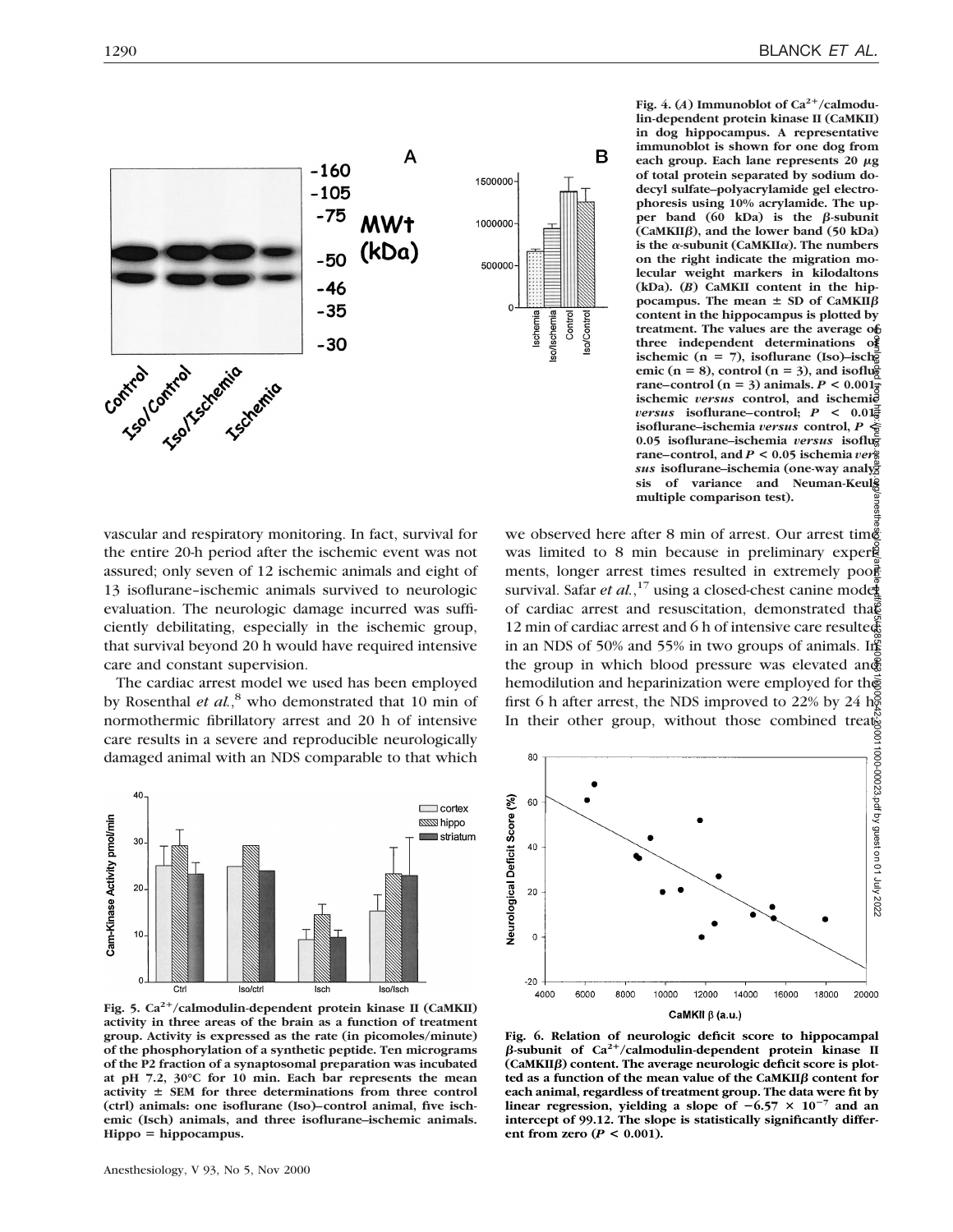ments, the NDS was 63% by 24 h. In our two experimental groups, MAP greater than 100 mmHg and oxygenation were maintained. Mild hemodilution resulted from blood loss during surgery and fluid replacement, but we did not use heparin.

Although it is possible that the median NDS for the isoflurane–ischemic group could have increased (*i.e.,* neurologic outcome worsened) if the animals had been allowed to survive longer, that appears unlikely based on the time profile published by Safar *et al.*<sup>17</sup> They demonstrated an improvement in the NDS from 22% at 24 h to 2.4% by the day 7 in the treatment group. $17$ 

Additional support for the possible persistence of the neuroprotective effect of isoflurane beyond the 20-h period studied is provided by the recent study of Miura *et al.*<sup>18</sup> Near-complete ischemia in rats was induced by exsanguination to a MAP of 30 mmHg followed by bilateral carotid occlusion. The rats were exposed to 30 min of isoflurane before 10 min of ischemia and for 110 min after the ischemic event. The total isoflurane exposure time was considerably longer than that in our experiment and included 110 min of the reperfusion period. The rats were extubated and maintained in an oxygenenriched atmosphere for 22 h and then returned to cages for 5 days. At that time, motor scores and histologic analyses were done. An improvement of total motor score and survival of hippocampal CA1 neurons in animals exposed to isoflurane anesthesia during 10 min of near-complete ischemia was observed. Miura *et al.*<sup>18</sup> observed stable neuroprotection resulting from preischemic and postischemic treatment with 1.4% isoflurane; we observed, at a single time point, neuroprotection in a large animal model with preischemic treatment with 1.5% isoflurane.

The recent report by Kawaguchi *et al.*<sup>19</sup> identifies more exactly under what conditions neuroprotection by isoflurane will actually occur and persist. In a focal ischemic model in the rat, Kawaguchi *et al.*<sup>19</sup> showed that isoflurane delayed the development of cerebral infarction. Infarction volume at 2 days was significantly less in isoflurane treated animals but essentially identical in control and isoflurane treated rats at 7 days. However, selective neuronal necrosis, which occurs in neurons that have been moderately ischemic, was statistically significantly decreased at 7 days in the isoflurane-treated animals, demonstrating that isoflurane was effective as a neuroprotective drug in certain aspects of neuronal cell injury. Ischemic injury has been shown to involve at least two separate modes of cell death: Necrotic and apoptotic. Necrotic cell death is a direct and immediate result of severe ischemia (*i.e.,* the absence or limitation of essential substrates), whereas apoptotic cell death is slower in onset, different in mechanism, and apparently triggered by moderate ischemia.

To test the efficacy of isoflurane in our model, it was necessary to use  $\alpha$ -chloralose for baseline anesthesia

before thoracotomy in all groups.  $\alpha$ -Chloralose is often used in veterinary anesthesia to allow maintenance of cardiovascular reflexes. Although the ischemic group, without isoflurane but with  $\alpha$ -chloralose, helped to identify the efficacy of isoflurane in the isoflurane–ischemic group, we cannot rule out the possibility that the positive neuroprotective results with isoflurane might have been more marked in the absence of  $\alpha$ -chloralose or depended on the presence of  $\alpha$ -chloralose.

Our hypothesis that isoflurane is a neuroprotective drug developed from an experiment we reported in  $1992<sup>4</sup>$  Using the same animal model, we demonstrated that after 10 min of normothermic global ischemia, there was a 300% increase in the number of L-type  $Ca^{2}$ . channel antagonist binding sites in the cortex of the ischemic animals. Subsequently, halothane and isoflurane were found to decrease the number of L-type and tagonist binding sites and also decrease the entry of  $Ca^{2}$ . through L-type channels.<sup>20-22</sup> Therefore, we postulated that pretreatment with isoflurane might prevent the marked increase in L-type  $Ca^{2+}$  channel antagonist binding sites, reduce the elevation in  $[Ca^{2+}]$ ; that occurs with ischemia and reperfusion, and improve neurologic out come. Our previous studies have shown that ligand binding with an L-type  $Ca^{2+}$  channel antagonist, although showing a 300% increase in the cortex and striatum immediately following cardiac arrest, showed no statistically significant difference 24 h after arrest compared to prearrest values. In data not shown, radioligand binding studies using the tritiated L-type Ca<sup>2+</sup> channel antagene onist isradipine as the ligand and synaptosomes obtained from the cortex and striatum of ischemic and isoflurane $\frac{5}{2}$ ischemic animals demonstrated no statistically signifig cant difference when compared with each other or with either of the control groups, as expected from our pre $\geq$ vious reports.<sup>5</sup> Downloaded from http://pubs.asahq.org/anesthesiology/article-pdf/93/5/1285/400531/0000542-200011000-00023.pdf by guest on 01 July 2022

We examined, by Western blot analysis and enzymati activity, a protein involved in signaling and neurotransmitter release, CaMKII. CaMKII is a large enzyme that makes up 1% of the protein in the brain and 2% of the protein in the hippocampus.<sup>23</sup> It is found in neuronal cell bodies and dendrites, and exists in high density in postsynaptic nerve endings. It is critical for the regula $\bar{\bar{\mathbf{x}}}$ tion of neurotransmitter release and is known to phose phorylate many substrates in the neuron (*e.g.*, synapsin I) involved with neurotransmitter synthesis and release.24 Others have demonstrated a loss of CaMKII activity and immunoreactivity after an ischemic episode. The loss occurs rapidly during and after ischemia and appears to correlate with the number of damaged or dead neurons. CaMKII has the unusual characteristic of losing its immunogenicity soon after exposure to an ischemic event, which appears to relate to a posttranslational change that occurs immediately after ischemia.25–26 Others have demonstrated that transgenic mice lacking CaMKII $\alpha$  develop larger cerebral infarcts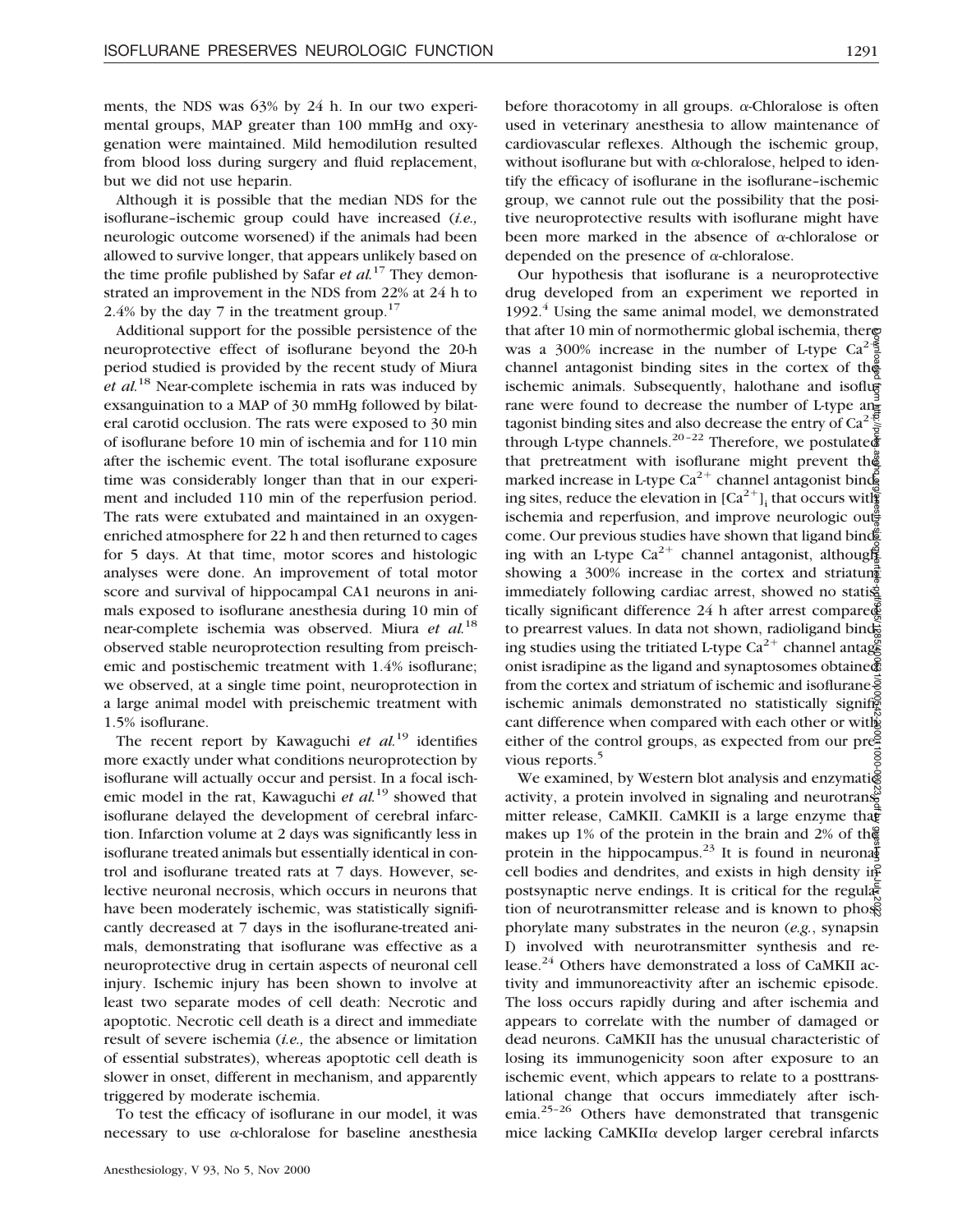after an ischemic event compared with syngeneic mice with intact CaMKII.<sup>27</sup>

The three elements that have been implicated in the pathophysiology of ischemic and reperfusion injury are elevated intracellular  $Ca^{2+}$ , excitotoxicity *(i.e.*, the augmented release of neurotransmitters such as glutamate), and the generation of reactive oxygen species (ROS). Although our hypothesis was based on isoflurane's potential to decrease intracellular  $Ca^{2+}$ , which we now question, $^{22}$  it is also possible that isoflurane modified the elaboration of or the response to excitotoxic amino acids and attenuated the production of ROS. Schlame and Hemmings $^{28}$  have demonstrated the inhibition by halothane of glutamate release from isolated synaptosomes derived from normal rat cerebral cortices, and Larsen *et al.*<sup>29</sup> demonstrated a similar effect with isoflurane. Bickler *et al.*<sup>30</sup> showed that isoflurane pretreatment attenuated the magnitude of the  $Ca^{2+}$  transient after exposure of rat cerebral cortical slices to glutamate, and Eilers and Bickler<sup>31</sup> showed that the baseline  $Ca^{2+}$ level was elevated by isoflurane. Nakashima and Todd, studying the effect of isoflurane in a rat global ischemic model, demonstrated that isoflurane had little effect on the rate or magnitude of ischemic elevation of interstitial glutamate increase. $32$  However, they showed that isoflurane slowed the onset of terminal depolarization by several minutes. Because excess glutamate release does not occur until the onset of terminal depolarization, our improved outcome with isoflurane might have resulted in part from a delay in excess glutamate release. The length of ischemia in our experiment was relatively brief, and if isoflurane did delay the onset of terminal depolarization, excess interstitial glutamate might have reached less toxic levels. In other systems (*e.g.*, the rat hippocampal slice), isoflurane has been shown to reduce glutamate release after energy deprivation.<sup>29</sup> It appears that isoflurane does have a number of effects on neurons to modify glutamate release and on the response of neurons to glutamate that may ameliorate ischemic and reperfusion injury.

Another concern is whether isoflurane might be directly or indirectly involved in minimizing the production of ROS that are produced during reperfusion. Little data exists to clarify the effect of isoflurane on the formation of ROS. In a cardiac model of reperfusion, pretreatment with either sevoflurane or isoflurane had no apparent effect on the amount of ROS produced. However, in the perfused liver exposed to hypoxic conditions, contemporaneous perfusion with 2 minimum alveolar concentration isoflurane resulted in a marked reduction in the generation of ROS as measured by the reduction of ferricytochrome c.<sup>33</sup> In a cerebral ischemia model, the effect of isoflurane on ROS has yet to be measured.

We examined the efficacy of isoflurane in a global cerebral ischemia model and found, in a randomized trial

in which the assessment of the outcome measurements, NDS and CaMKII, were blinded, that isoflurane improved neurologic function in association with a preservation of the important neuronal regulatory enzyme CaMKII $\beta$ . Additional studies are needed to determine whether isoflurane pretreatment will result in persistent neuronal preservation and improved neurologic outcome beyond the 20-h period.

The authors thank Robert Rosenthal, M.D., and Gary Fiskum, Ph.D., University of Maryland Medical School, Baltimore, Maryland, for help in reproducing the animal model; Paul Greengard, Ph.D., and Andrew Czernik, Ph.D., Rockefeller University, New York, New York, for antibodies to CaMKII; Cory Brayton, D.V.M., Hospital for Special Surgery, New York, New York, for her advice in appropriate care of the animals; Margaret Peterson, Ph.D., Hospital for Special Surgery, for her assistance with statistical analysis; and Mr. Brent Pleimann Hospital for Special Surgery, for his expert technical support. ded from http

#### **References**

1. Ter Horst GJ, Postigo A: Stroke prevalence and mechanisms of cell death Clinical Pharmacology of Cerebral Ischemia Edited by Ter Horst GJ, Korf J. Totowa, New Jersey, Humana Press, 1997, pp 1–30

2. Erecinska M, Silver IA: Relationships between ions and energy metabolisme Cerebral calcium movements during ischaemia and subsequent recovery. Ca J Physiol Pharmacol 1992; 70:S190–3

3. Eleff SM, Maruki Y, Monsein LH, Traystman RJ, Bryan RN, Koehler RCE Sodium, ATP, and intracellular pH transients during reversible complete ischemia of dog cerebrum. Stroke 1991; 22:233–41

4. Hoehner PJ, Blanck TJJ, Roy R, Rosenthal RE, Fiskum G: Alteration of voltage-dependent calcium channels in canine brain during global ischemia and reperfusion. J Cereb Blood Flow Metab 1992; 12:418–24

5. Werling LL, Hoehner PJ, Hurt KJ, Fox LG, Blanck TJJ, Rosenthal RE, Fiskum G: Increased activation of L-type voltage-dependent calcium channels is assoc ated with glycine enhancement of *N*-methyl-D-aspartate-stimulated dopamine release in global cerebral ischemia. J Neurochem 1994; 63;215–21 Bownloaded from http://pubs.asahq.org/article-pdf/93/5/1285/400000542/5/2023/0009991/0000110001100011000000000

6. Drenger B, Heitmiller ES, Quigg M, Blanck TJJ: Depression of calcium channel blocker binding to rat brain membranes by halothane. Anesth Analg 1992; 74:758–61

7. Xu F, Sarti P, Zhang J, Blanck TJJ. Halothane and isoflurane alter calcium dynamics in rat cerebrocortical dynaptosomes. Anesth Analg 1998; 87:701–10

8. Rosenthal RE, Williams R, Bogaert YE, Getson PR, Fiskum G: Prevention of postischemic canine neurological injury through potentiation of brain energy metabolism by acetyl-L-carnitine. Stroke 1992; 23:1312–7

9. Bircher N, Safar P: Cerebral preservation during cardiopulmonary resusce tation. Crit Care Med 1985; 13:185–90

10. Dunkley PR, Jarrie PE, Heath JW, Kidd GJ, Rostas JAP: A rapid method for isolation of synaptosomes on Percoll gradients. Brain Res 1986; 372:115–29 11. Smith PK, Krohn RI, Hermanson GT, Mallia AK, Gatner FH, Provenzano

MD, Fujimoto EK, Goeke NM, Olson BJ, Klenk DC: Measurement of protein using bicinchoninic acid. Anal Biochem 1985; 150:76–85

12. Hemmings HC Jr, Nairn AC, Aswad DW, Greengard P: DARPP-32, a dop $\mathbb{Z}$ mine- and adenosine 3':5'-monophosphate-regulated phosphoprotein enriche in dopamine-innervated brain regions. II. Purification and characterization of the<br>independent regions. II. Purification and characterization of the phosphoprotein from bovine caudate nucleus. J Neurosci 1984; 4:99–110

13. Matovcik LM, Haimowitz B, Goldenring JR, Czernik AJ, Gorelick FS: Distribution of Ca<sup>2+</sup>/calmodulin-dependent protein kinase II in rat ileal enterocytes. Am J Physiol 1993; 264:C1029–36

14. Hemmings HC Jr, Adamo AIB: Effect of halothane on conventional proteing kinase C translocation and down-regulation in rat cerebrocortical synaptosomes. Br J Anaesth 1997; 78:189–96

15. Burnette WN: "Western blotting": Electrophoretic transfer of proteins from sodium dodecyl sulfate-polyacrylamide gels to modified nitrocellulose and radiographic detection with antibody and radioiodinated protein A. Anal Biochem 1981; 112:195–203

16. Kuboyama K, Safar P, Radovsky A, Tisherman SA, Stezoski SW, Alexander H: Delay in cooling negates the beneficial effect of mild resuscitative cerebral hypothermia after cardiac arrest in dogs: A prospective, randomized study. Crit Care Med 1993; 21:1348–58

17. Safar P, Stezoski W, Nemoto EM: Amelioration of brain damage after 12 minutes' cardiac arrest in dogs. Arch Neurol 1976; 33:91–5

18. Miura Y, Grocott HP, Bart RD, Pearlstein RD, Dexter F, Warner DS: Differential effects of anesthetic on outcome from near-complete but not incomplete global ischemia in the rat. ANESTHESIOLOGY 1998; 89:391–400

19. Kawaguchi M, Kimbro JR, Drummond JC, Cole DJ, Kelly PJ, Patel PM: Isoflurane delays but does not prevent cerebral infarction in rats subject to focal ischemia. ANESTHESIOLOGY 2000; 92:1335–42